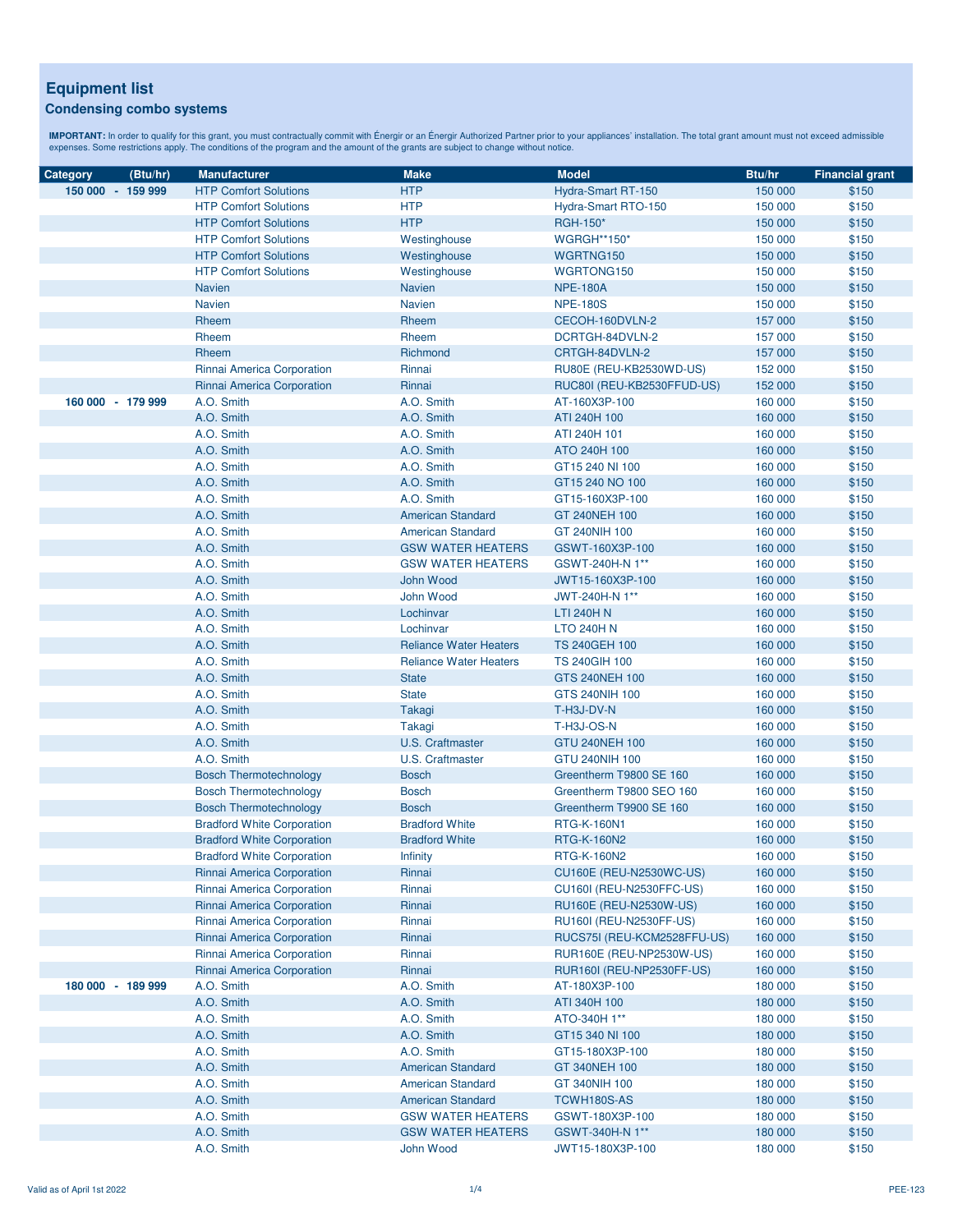### **Equipment list Condensing combo systems**

| Category          | (Btu/hr) | <b>Manufacturer</b>               | <b>Make</b>                   | <b>Model</b>            | <b>Btu/hr</b> | <b>Financial grant</b> |
|-------------------|----------|-----------------------------------|-------------------------------|-------------------------|---------------|------------------------|
|                   |          | A.O. Smith                        | John Wood                     | JWT-340H-N 1**          | 180 000       | \$150                  |
|                   |          | A.O. Smith                        | Lochinvar                     | <b>LTI 340H N</b>       | 180 000       | \$150                  |
|                   |          | A.O. Smith                        | Lochinvar                     | <b>LTO 340H N</b>       | 180 000       | \$150                  |
|                   |          | A.O. Smith                        | <b>Reliance Water Heaters</b> | <b>TS 340GEH 100</b>    | 180 000       | \$150                  |
|                   |          | A.O. Smith                        | <b>Reliance Water Heaters</b> | <b>TS 340GIH 100</b>    | 180 000       | \$150                  |
|                   |          | A.O. Smith                        | <b>State</b>                  | GTS 340NEH 100          | 180 000       | \$150                  |
|                   |          | A.O. Smith                        | <b>State</b>                  | <b>GTS 340NIH 100</b>   | 180 000       | \$150                  |
|                   |          | A.O. Smith                        | Takagi                        | T-H3S-DV-N              | 180 000       | \$150                  |
|                   |          | A.O. Smith                        | Takagi                        | <b>T-H3S-OS-N</b>       | 180 000       | \$150                  |
|                   |          | A.O. Smith                        | U.S. Craftmaster              | <b>GTU 340NEH 100</b>   | 180 000       | \$150                  |
|                   |          | A.O. Smith                        | <b>U.S. Craftmaster</b>       |                         |               |                        |
|                   |          |                                   |                               | <b>GTU 340NIH 100</b>   | 180 000       | \$150                  |
|                   |          | <b>Navien</b>                     | <b>Navien</b>                 | <b>NPE-210A</b>         | 180 000       | \$150                  |
|                   |          | <b>Navien</b>                     | <b>Navien</b>                 | <b>NPE-210S</b>         | 180 000       | \$150                  |
|                   |          | <b>Noritz America Corporation</b> | <b>Noritz</b>                 | EZ98DV                  | 180 000       | \$150                  |
|                   |          | <b>Noritz America Corporation</b> | <b>Noritz</b>                 | NRC98DV                 | 180 000       | \$150                  |
|                   |          | <b>Noritz America Corporation</b> | <b>Noritz</b>                 | NRCP982-DV-NG           | 180 000       | \$150                  |
|                   |          | <b>Noritz America Corporation</b> | Noritz                        | NRCP98-DV               | 180 000       | \$150                  |
|                   |          | Radiant Bruciatori S.P.A.         | Radiant                       | <b>SFK 55</b>           | 188 000       | \$150                  |
|                   |          | Rheem                             | Rheem                         | CECOH-180DVLN-2         | 180 000       | \$150                  |
|                   |          | Rheem                             | Rheem                         | ECOH-180DVRHLN          | 180 000       | \$150                  |
|                   |          | Rheem                             | Rheem                         | RTGH-RH10DVLN           | 180 000       | \$150                  |
|                   |          | Rheem                             | Ruud                          | RUTGH-RH10DVLN          | 180 000       | \$150                  |
|                   |          | Rinnai America Corporation        | Rinnai                        | RU180E (REU-N2934W-US)  | 180 000       | \$150                  |
|                   |          | Rinnai America Corporation        | Rinnai                        | RU180I (REU-N2934FF-US) | 180 000       | \$150                  |
| 190 000 - 200 000 |          | A.O. Smith                        | A.O. Smith                    | <b>ACT-199I-N</b>       | 199 900       | \$150                  |
|                   |          | A.O. Smith                        | A.O. Smith                    | <b>ACT-1990-N</b>       | 199 000       | \$150                  |
|                   |          | A.O. Smith                        | A.O. Smith                    | AT-199X3P-100           | 199 000       | \$150                  |
|                   |          | A.O. Smith                        | A.O. Smith                    | ATI 540H 100            | 199 000       | \$150                  |
|                   |          | A.O. Smith                        | A.O. Smith                    | <b>ATI 540P N</b>       | 199 000       | \$150                  |
|                   |          | A.O. Smith                        | A.O. Smith                    | ATI-540HX3-N 1**        | 199 000       | \$150                  |
|                   |          | A.O. Smith                        | A.O. Smith                    | ATO 540H 100            | 199 000       | \$150                  |
|                   |          | A.O. Smith                        | A.O. Smith                    | ATO 540H 101            | 199 000       | \$150                  |
|                   |          | A.O. Smith                        | A.O. Smith                    | <b>ATO 540P N</b>       | 199 000       | \$150                  |
|                   |          | A.O. Smith                        | A.O. Smith                    | ATO-540HX3-N 1**        | 199 000       | \$150                  |
|                   |          | A.O. Smith                        | A.O. Smith                    | GT15 540 NI 100         | 199 000       | \$150                  |
|                   |          | A.O. Smith                        | A.O. Smith                    | GT15 540 NO 100         | 199 000       | \$150                  |
|                   |          | A.O. Smith                        | A.O. Smith                    | GT15 540P NI 100        | 199 000       | \$150                  |
|                   |          | A.O. Smith                        | A.O. Smith                    | GT15-199X3P-100         | 199 000       | \$150                  |
|                   |          | A.O. Smith                        | A.O. Smith                    | GT15C 540 NI 100        | 199 000       | \$150                  |
|                   |          | A.O. Smith                        | A.O. Smith                    | GT15C-540NI 1**         | 199 000       | \$150                  |
|                   |          | A.O. Smith                        | A.O. Smith                    | TK-540X3-NEH 1**        | 199 000       | \$150                  |
|                   |          | A.O. Smith                        | A.O. Smith                    | TK-540X3-NIH 1**        | 199 000       | \$150                  |
|                   |          | A.O. Smith                        | American                      | GT-540X3-NEH 1**        | 199 000       | \$150                  |
|                   |          | A.O. Smith                        | American                      | GT-540X3-NIH 1**        | 199 000       | \$150                  |
|                   |          | A.O. Smith                        | <b>American Standard</b>      | GT 540NEH 100           | 199 000       | \$150                  |
|                   |          | A.O. Smith                        | <b>American Standard</b>      | GT 540NIH 100           | 199 000       | \$150                  |
|                   |          | A.O. Smith                        | <b>American Standard</b>      | GT 540P NEH             | 199 000       | \$150                  |
|                   |          | A.O. Smith                        | <b>American Standard</b>      | <b>GT 540P NIH</b>      | 199 000       | \$150                  |
|                   |          | A.O. Smith                        | <b>American Standard</b>      | <b>MCT-199I-N</b>       | 199 900       | \$150                  |
|                   |          | A.O. Smith                        | <b>American Standard</b>      | <b>MCT-1990-N</b>       | 199 000       | \$150                  |
|                   |          | A.O. Smith                        | <b>American Standard</b>      | TCWH199S-AS             | 199 000       | \$150                  |
|                   |          | A.O. Smith                        | <b>GSW WATER HEATERS</b>      | GSWT-199X3P-100         | 199 000       | \$150                  |
|                   |          | A.O. Smith                        | <b>GSW WATER HEATERS</b>      | GSWT-540H-N 1**         | 199 000       | \$150                  |
|                   |          | A.O. Smith                        | <b>GSW WATER HEATERS</b>      | GSWT-540P-N 1**         | 199 000       | \$150                  |
|                   |          |                                   |                               |                         |               |                        |
|                   |          | A.O. Smith                        | John Wood                     | JCT-199-N 1**           | 199 000       | \$150                  |
|                   |          | A.O. Smith                        | John Wood                     | JWT15-199X3P-100        | 199 000       | \$150                  |
|                   |          | A.O. Smith                        | John Wood                     | JWT-540H-N 1**          | 199 000       | \$150                  |
|                   |          | A.O. Smith                        | Lochinvar                     | <b>LTI 540H N</b>       | 199 000       | \$150                  |
|                   |          | A.O. Smith                        | Lochinvar                     | <b>LTI 540P N</b>       | 199 000       | \$150                  |
|                   |          | A.O. Smith                        | Lochinvar                     | LTI-540HX3-N 1**        | 199 000       | \$150                  |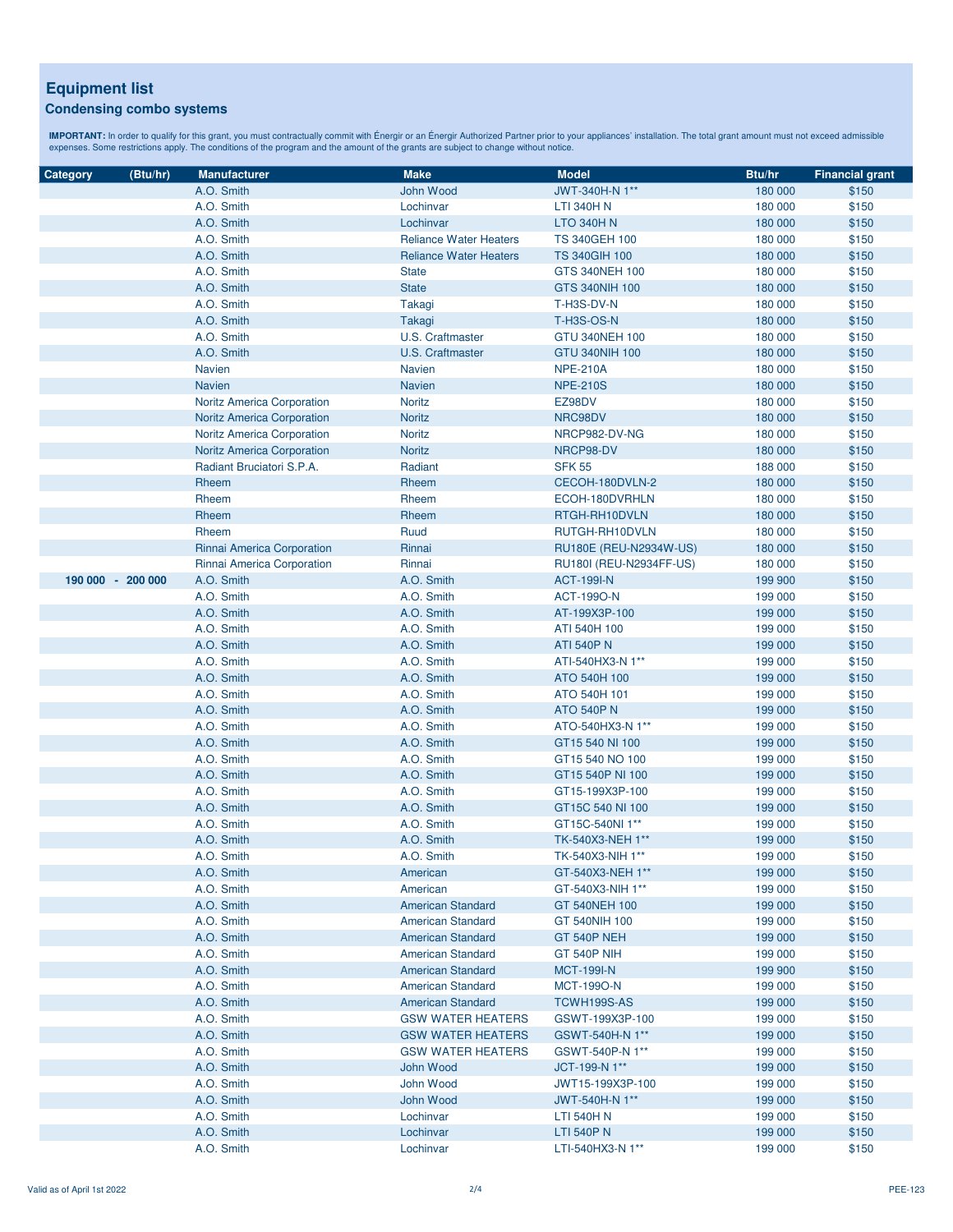### **Equipment list Condensing combo systems**

| Category | (Btu/hr) | <b>Manufacturer</b>                  | <b>Make</b>                             | <b>Model</b>             | Btu/hr  | <b>Financial grant</b> |
|----------|----------|--------------------------------------|-----------------------------------------|--------------------------|---------|------------------------|
|          |          | A.O. Smith                           | Lochinvar                               | <b>LTO 540H N</b>        | 199 000 | \$150                  |
|          |          | A.O. Smith                           | Lochinvar                               | <b>LTO 540P N</b>        | 199 000 | \$150                  |
|          |          | A.O. Smith                           | Lochinvar                               | LTO-540HX3-N 1**         | 199 000 | \$150                  |
|          |          | A.O. Smith                           | <b>Reliance Water Heaters</b>           | <b>TS 540GEH 100</b>     | 199 000 | \$150                  |
|          |          |                                      | <b>Reliance Water Heaters</b>           | <b>TS 540GIH 100</b>     |         | \$150                  |
|          |          | A.O. Smith                           | <b>Reliance Water Heaters</b>           |                          | 199 000 |                        |
|          |          | A.O. Smith                           |                                         | TS 540P GEH              | 199 000 | \$150<br>\$150         |
|          |          | A.O. Smith                           | <b>Reliance Water Heaters</b>           | <b>TS 540P GIH</b>       | 199 000 |                        |
|          |          | A.O. Smith                           | <b>Reliance Water Heaters</b>           | <b>TS 540P NEH</b>       | 199 000 | \$150                  |
|          |          | A.O. Smith                           | <b>Reliance Water Heaters</b>           | <b>TS 540P NIH</b>       | 199 000 | \$150                  |
|          |          | A.O. Smith                           | RELIANCE WATER HEATER (TS-540X3-GEH 1** |                          | 199 000 | \$150<br>\$150         |
|          |          | A.O. Smith                           | RELIANCE WATER HEATER! TS-540X3-GIH 1** |                          | 199 000 |                        |
|          |          | A.O. Smith                           | <b>State</b>                            | GTS 540NEH 100           | 199 000 | \$150                  |
|          |          | A.O. Smith                           | <b>State</b>                            | GTS 540NIH 100           | 199 000 | \$150                  |
|          |          | A.O. Smith                           | <b>State</b>                            | GTS 540P NEH             | 199 000 | \$150                  |
|          |          | A.O. Smith                           | <b>State</b>                            | GTS 540P NIH             | 199 000 | \$150                  |
|          |          | A.O. Smith                           | <b>State</b>                            | GTS-540X3-NEH 1**        | 199 000 | \$150                  |
|          |          | A.O. Smith                           | <b>State</b>                            | GTS-540X3-NIH 1**        | 199 000 | \$150                  |
|          |          | A.O. Smith                           | <b>State</b>                            | <b>SCT-199I-N</b>        | 199 900 | \$150                  |
|          |          | A.O. Smith                           | <b>State</b>                            | <b>SCT-1990-N</b>        | 199 000 | \$150                  |
|          |          | A.O. Smith                           | Takagi                                  | <b>TCT-199I-N</b>        | 199 900 | \$150                  |
|          |          | A.O. Smith                           | Takagi                                  | <b>TCT-1990-N</b>        | 199 000 | \$150                  |
|          |          | A.O. Smith                           | Takagi                                  | T-H3-DV-N                | 199 000 | \$150                  |
|          |          | A.O. Smith                           | Takagi                                  | <b>T-H3-OS-N</b>         | 199 000 | \$150                  |
|          |          | A.O. Smith                           | Takagi                                  | <b>TK 540P NEH</b>       | 199 000 | \$150                  |
|          |          | A.O. Smith                           | Takagi                                  | <b>TK 540P NIH</b>       | 199 000 | \$150                  |
|          |          | A.O. Smith                           | U.S. Craftmaster                        | <b>GTU 540NEH 100</b>    | 199 000 | \$150                  |
|          |          | A.O. Smith                           | <b>U.S. Craftmaster</b>                 | <b>GTU 540NIH 100</b>    | 199 000 | \$150                  |
|          |          | A.O. Smith                           | U.S. Craftmaster                        | GTU 540P NEH             | 199 000 | \$150                  |
|          |          | A.O. Smith                           | <b>U.S. Craftmaster</b>                 | GTU 540P NIH             | 199 000 | \$150                  |
|          |          | A.O. Smith                           | U.S. Craftmaster                        | GTU-540-NIH 1**          | 199 000 | \$150                  |
|          |          | <b>Bosch Thermotechnology</b>        | <b>Bosch</b>                            | Greentherm T9800 SE 199  | 199 000 | \$150                  |
|          |          | <b>Bosch Thermotechnology</b>        | <b>Bosch</b>                            | Greentherm T9800 SEO 199 | 199 000 | \$150                  |
|          |          | <b>Bosch Thermotechnology</b>        | <b>Bosch</b>                            | Greentherm T9900 SE 199  | 199 000 | \$150                  |
|          |          | <b>Bosch Thermotechnology</b>        | <b>Bosch</b>                            | Greentherm T9900i SE 199 | 199 000 | \$150                  |
|          |          | <b>Bradford White Corporation</b>    | <b>Bradford White</b>                   | <b>RTG-K-199N1</b>       | 199 000 | \$150                  |
|          |          | <b>Bradford White Corporation</b>    | <b>Bradford White</b>                   | RTG-K-199N2              | 199 000 | \$150                  |
|          |          | <b>Bradford White Corporation</b>    | <b>Infinity</b>                         | RTG-K-199N1              | 199 000 | \$150                  |
|          |          | Glow Technologies Inc                | <b>Glow Brand</b>                       | Glow T180                | 199 900 | \$150                  |
|          |          | <b>HTP Comfort Solutions</b>         | <b>HTP</b>                              | CGH-199*                 | 199 900 | \$150                  |
|          |          | <b>HTP Comfort Solutions</b>         | <b>HTP</b>                              | Hydra-Smart RT-199       | 199 000 | \$150                  |
|          |          | <b>HTP Comfort Solutions</b>         | <b>HTP</b>                              | Hydra-Smart RTC-199      | 199 000 | \$150                  |
|          |          | <b>HTP Comfort Solutions</b>         | <b>HTP</b>                              | Hydra-Smart RTCO-199     | 199 000 | \$150                  |
|          |          | <b>HTP Comfort Solutions</b>         | <b>HTP</b>                              | Hydra-Smart RTO-199      | 199 000 | \$150                  |
|          |          | <b>HTP Comfort Solutions</b>         | <b>HTP</b>                              | RGH-199*                 | 199 000 | \$150                  |
|          |          | <b>HTP Comfort Solutions</b>         | Westinghouse                            | <b>WGCGH**199*</b>       | 199 900 | \$150                  |
|          |          | <b>HTP Comfort Solutions</b>         | Westinghouse                            | <b>WGRGH**199*</b>       | 199 000 | \$150                  |
|          |          | <b>HTP Comfort Solutions</b>         | Westinghouse                            | WGRTCNG199               | 199 000 | \$150                  |
|          |          | <b>HTP Comfort Solutions</b>         | Westinghouse                            | WGRTCONG199              | 199 000 | \$150                  |
|          |          | <b>HTP Comfort Solutions</b>         | Westinghouse                            | WGRTNG199                | 199 000 | \$150                  |
|          |          | <b>HTP Comfort Solutions</b>         | Westinghouse                            | WGRTONG199               | 199 000 | \$150                  |
|          |          | <b>Intellihot Green Technologies</b> | Intellihot                              | i200                     | 199 000 | \$150                  |
|          |          | Intellihot Green Technologies        | Intellihot                              | <b>i200P</b>             | 199 000 | \$150                  |
|          |          | <b>Laars Heating Systems</b>         | <b>Mascot ST</b>                        | MSTWW199N                | 199 000 | \$150                  |
|          |          | <b>Navien</b>                        | <b>Navien</b>                           | <b>NPE-240A</b>          | 199 000 | \$150                  |
|          |          | <b>Navien</b>                        | <b>Navien</b>                           | <b>NPE-240S</b>          | 199 000 | \$150                  |
|          |          | Noritz America Corporation           | <b>Noritz</b>                           | EZ111DV                  | 199 000 | \$150                  |
|          |          | <b>Noritz America Corporation</b>    | Noritz                                  | NCC199CDV                | 199 000 | \$150                  |
|          |          | <b>Noritz America Corporation</b>    | <b>Noritz</b>                           | NCC199DV                 | 199 000 | \$150                  |
|          |          | Noritz America Corporation           | Noritz                                  | NRC111DV                 | 199 000 | \$150                  |
|          |          | Noritz America Corporation           | Noritz                                  | NRCP1112-DV-NG           | 199 000 | \$150                  |